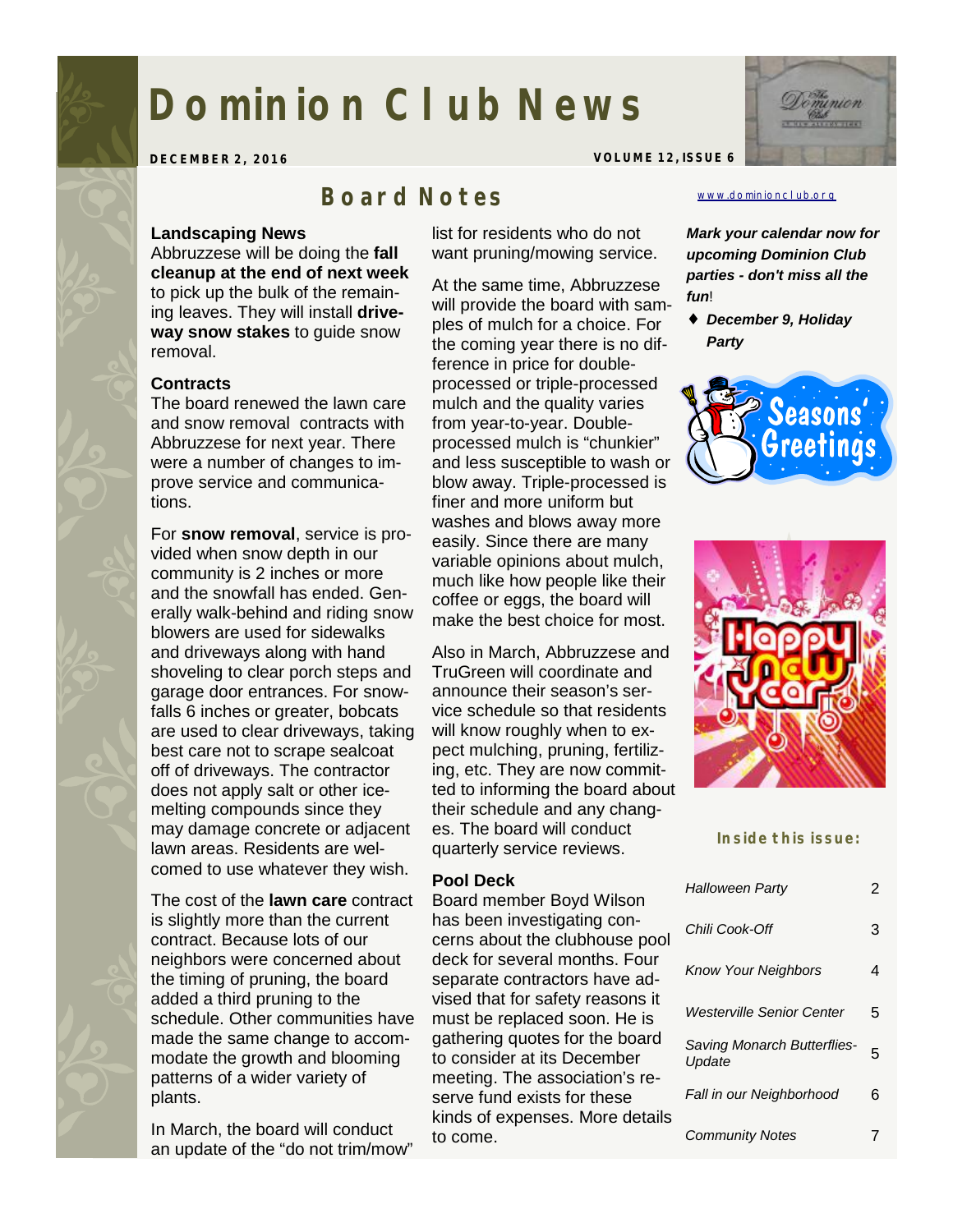

# *Halloween Party*

The Halloween Party was a great success! 49 neighbors attended on October 28 in all sorts of costumes: Ghost, Pumpkin, Big Bird, Hippie, Peanut Butter and Jelly Sandwich, Batman and Batgirl and many more. The food was yummy as usual. BBQ pork sliders and an amazing assortment of casseroles, salads and desserts. We welcomed new neighbors Susie and

Mike Young, Bob and Joyce Lovell, and Gail Belair.

Jeff Solove won a prize for closest guess in "Count the Candy Corn". All those who attended voted for costume prizes. Prizes were awarded for various costume categories:

- Most Creative: Jackie White
- Most Original: Charlie and Ellen Evranian
- Celebrity person(s): Brenda and David Smith
- Best Homemade: Myra Littleton
- Scariest: Bob White.

Some of the food that was left over was taken to Star House, a facility to help homeless youth ages 14-24. It is sponsored by The Ohio State University.



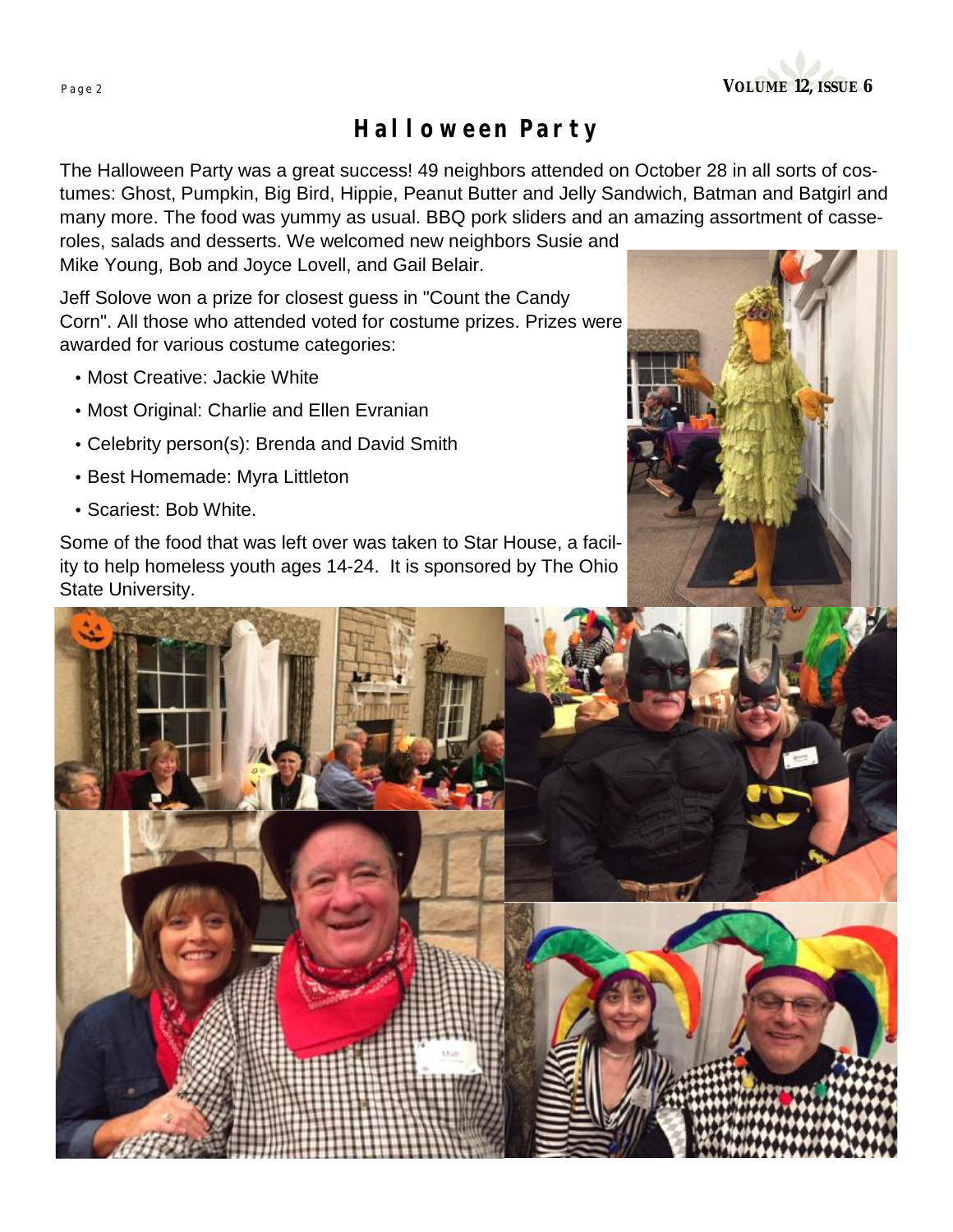

# *Chili Cook-Off*

Some neighbors got together for a "chili cook-off" at the DC clubhouse on November 12, organized by Becky and John Rhoads. What a fun evening it was sampling the 10

different chilis. The top 3-winners were:

1st place: Jim Brown 2nd place John Rhoads 3rd place: Jeff Solove

—Thanks to Deb Susi...





"STAT



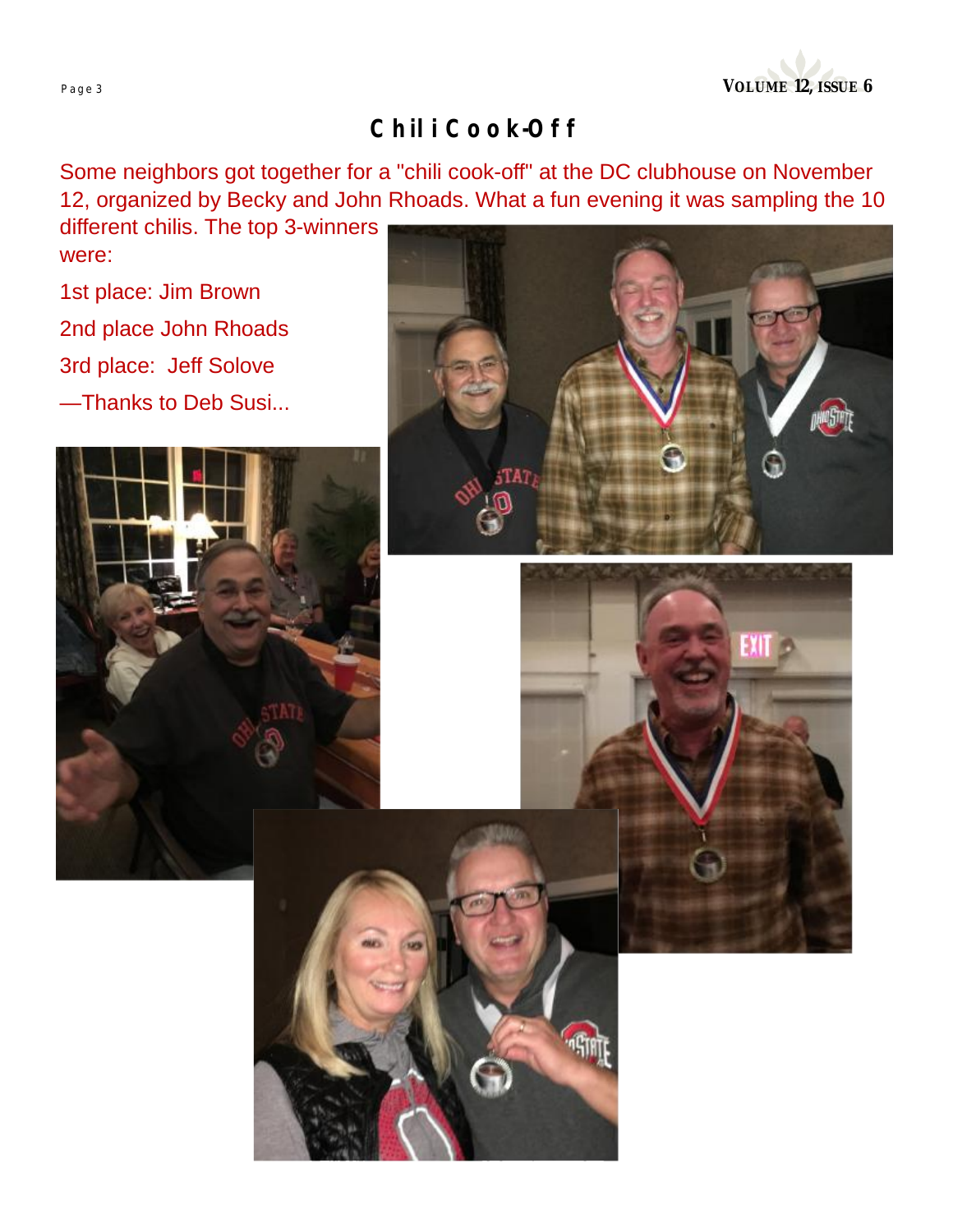

#### *Know Your Neighbors by John Bradshaw*

**Bob and Joyce Lovell** purchased the home at 6926 New Albany Road East. They moved here from Kent, Ohio, Bob's hometown, where they raised three daughters—Bethany, lives here in Granville; Lauren lives in Columbia, Maryland; and Hillary, lives in Hilton Head, South Carolina. They have 3 grandchildren, 2 here in Granville and one in Maryland, all are under 4 years!

Bob graduated from Ohio Northern University with a degree in Pharmacy and currently works for Cardinal Health in Dublin. Joyce went to Ohio State University and is a retired dental hygienist.

Bob loves woodworking and photography in his spare time while Joyce likes to garden and read. They both enjoy hiking through our local, state and national parks. Hopefully more travel is in their future once Bob retires in a couple of years.

They are thrilled to be in our community which is close to family. Even though they are near the growing hustle and bustle of New Albany and the greater Columbus area, they find our neighborhood peaceful and friendly!



**Mike and Susie Young** moved into 6936 Camden Drive from Hilliard after living there the past seventeen years.

Mike is a partner/professional engineer with a local engineering firm and Susie retired from the medical field.

They have two daughters in the Columbus area with five grandsons and one granddaughter, ranging in age from 16 to 7.

Mike enjoys golf and is a 25-year high school volleyball official. Susie volunteers at Dublin Hospital and loves to bowl, play cards, and shop.

They are starting to get familiar with their new surroundings and are very glad they moved to New Albany.



# **MERRY CHRISTMAS**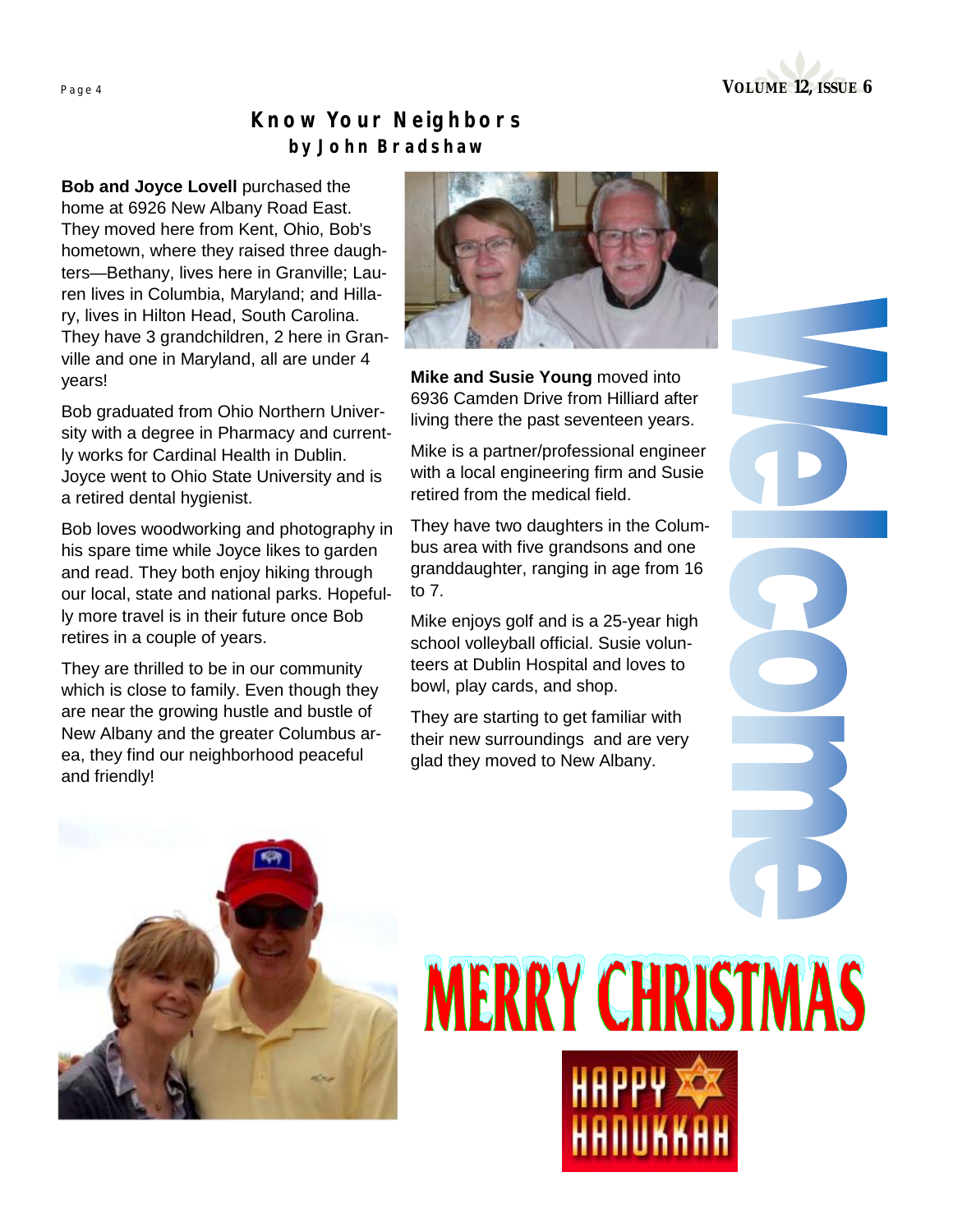

#### *Westerville Senior Center*

If you are looking for something to do, especially over the winter months, you might want to check out the Westerville Senior Center. It is located at 310 W. Main Street in Westerville next to the fire station.

The senior center offers all kinds of activities including computer classes, digital photography, art, ceramics, zentangle, cards, discussion groups and bus trips to just name a few. Some of the activities involve a fee, but many are free. The bus trips fill up quickly so if you see something of interest you need to act quickly.

One of our favorite trips was a "pub crawl" on the senior center bus. One afternoon we traveled to four breweries in Columbus, got dropped off, and had a beer and/ or lunch on our own and hopped back on the bus. Very cool. Some of the breweries gave us a behind the scenes tour of their brewery.

Another was a trip last December to the Scioto Mile and downtown Columbus to see the holiday lights. The senior center bus dropped us off at various strategic spots, let us walk around, and picked us up a little later. Another trip was to Magee Marsh on Lake Erie last spring, again on the senior center bus. Magee Marsh is a stopover spot for warblers on their northern migration and a great place to practice your photography.

Memberships are open to all individuals age 55 and their spouses. You don't have to live in Westerville to join. New Albany residents can join for \$18 per year. Check it out at [www.westerville.org/seniorcenter](http://www.westerville.org/seniorcenter) and their phone number is 614-901-6560. Call or stop in to join and get their schedule of activities. —Marty Day





#### *Saving Monarch Butterflies—Update*

Our neighbor, Janis Nelson, is participating in a nationwide project to increase the population of monarch butterflies—here's an update from Janis...

On November 1, two U.S. Fisheries and Wildlife biologists, Marci Lininger and her intern Emily, retrieved our filled-to-thebrim large lawn and leaf bag of ripe milkweed pods for the Monarch Butterfly Polli-



nator Project. They dove into the bag, dug around, pinched pods, and pronounced, "These are really good ones!" Compared to other little bags rolling around in the backs of their trucks, I could tell, and they confirmed, that we had done much more than they

had expected.

Wildlife officials presented to the Dominion Club of New Albany Links a certificate of appreciation for our collection. Brenda Smith, and Russ and Janis Nelson submitted pods this year, with endorsement and permission from New Albany Links P.G.A. golf pro Ryan Jacocks.

Therefore, the pollinator project case is closed until spring, when Marci will contact me with other possible projects. She promises to keep us informed, and I hope

that more residents choose to participate next fall. In the meantime, residents are encouraged to please leave a spot in their flower beds for butterfly and bee friendly plants. Neighbor Margaret Wilson might be an informative resource for these species.

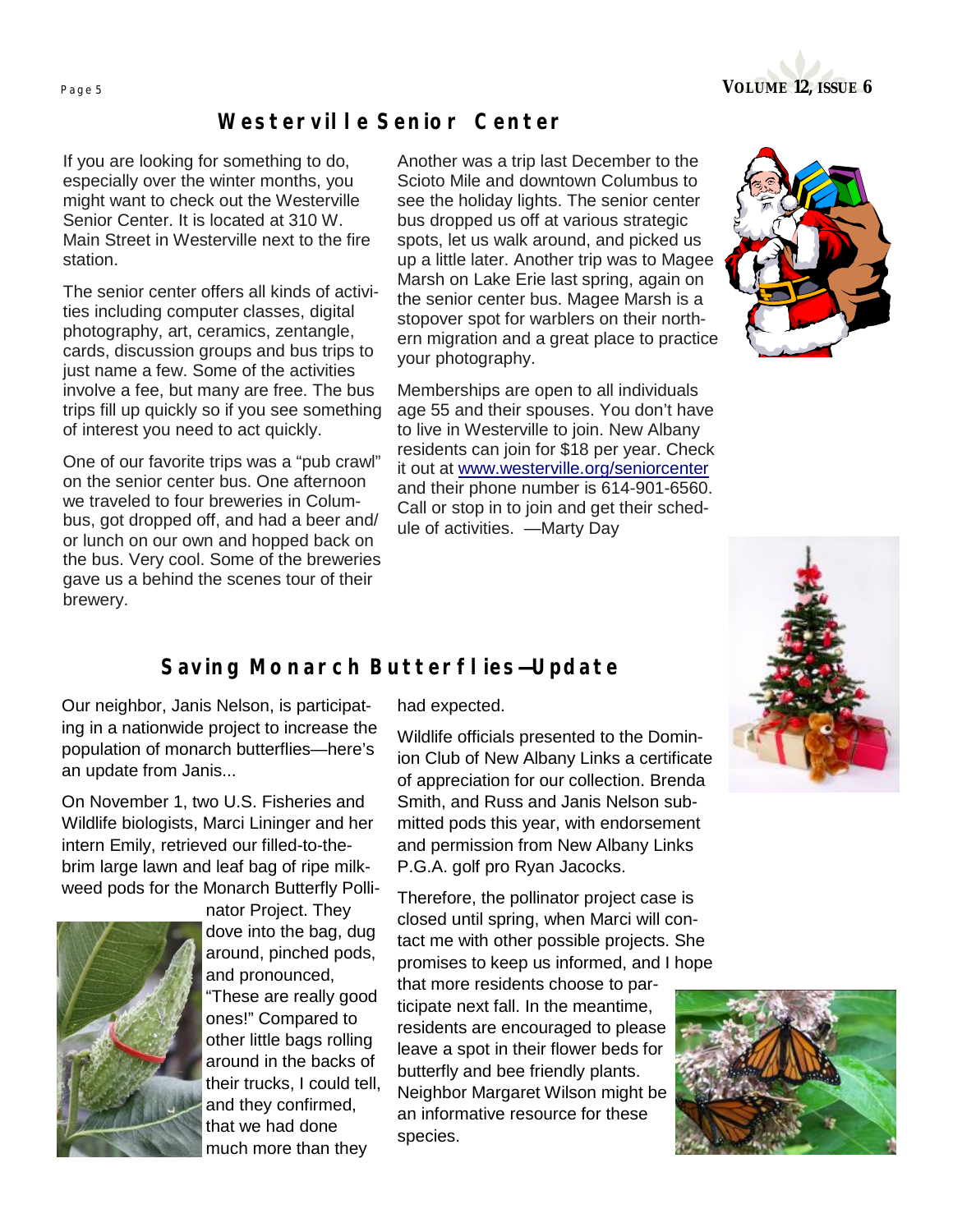**Page <sup>6</sup>VOLUME 12, ISSUE 6** 

# *Fall in our Neighborhood*



In the picture to the right, the ice crystals fell low enough from the con trail to be swept into a different wind current. —*Thanks to Dean and Carol Jauchius*

This is a good depiction of why central Ohio is sometimes called "flyover country".







Here are some trees around our neighborhood reflecting the progress of autumn…



*—Thanks to Tom Gyurko*